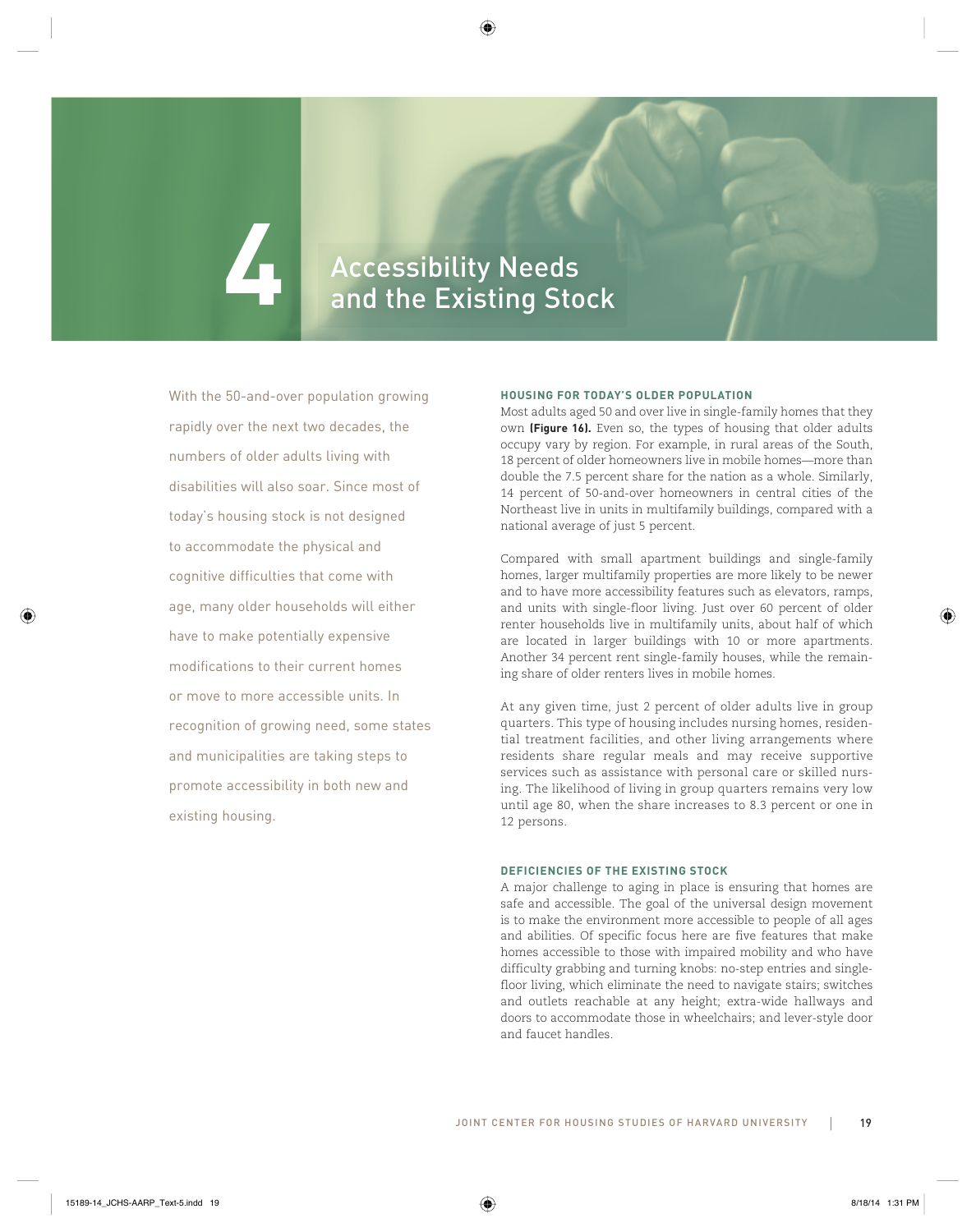# FIGURE 16

# Even at Advanced Ages, the Vast Majority of Older Adults Lives in Private Homes

Share of Population by Age Group (Percent)



Notes: Mobile home occupants include owners and renters living in trailers, boats, RVs, vans, and other structures. Group quarters residents may live in either institutional or non-institutional facilities.

Source: JCHS tabulations of US Census Bureau, 2012 American Community Survey.

# Geographic Differences in Accessible Housing

Like the age and character of the housing inventory, the shares of homes with universal design features differ geographically. Given its older stock, just 12 percent of homes in the Northeast have three or more accessibility features—a much lower share than in other regions of the country. At the metropolitan area level, less than a quarter of suburban and rural homes have three or more accessibility features. The share in core cities is even lower. While nearly 90 percent of existing homes have at least one of these five features, only 57 percent have more than one. Singlefloor living is most widely available (found in 76 percent of housing units), followed by accessible electrical controls (44 percent) and no-step entries (42 percent). The least common amenities are extra-wide doors and hallways and lever-style door and faucet handles (both available in only 8 percent of units).

Newer housing is much more apt to be accessible **(Figure 17).** Relative to housing built before 1940, units constructed since 2000 are five times more likely to have lever handles (20 percent vs. 4 percent), and more than twice as likely to have extra-wide hallways and doors (16 percent vs. 7 percent) and no-step entries (52 percent vs. 24 percent). Still, only one in six newer units has extra-wide hallways and doors, while only one in five has leverstyle handles. Although home to over a third of all older renters, apartments in smaller multifamily buildings (fewer than 10 units) and attached single-family units are the least likely to have multiple accessibility features.

Despite the limited availability of universal design features in today's housing stock, adults aged 50 and over are more likely than

|                          | <b>Share of Units with Accessibility Feature (Percent)</b> |                        |                                                   |                                                           |                                                                 |
|--------------------------|------------------------------------------------------------|------------------------|---------------------------------------------------|-----------------------------------------------------------|-----------------------------------------------------------------|
|                          | No-Step<br><b>Entry</b>                                    | Single-Floor<br>Living | Extra-Wide<br><b>Hallways and</b><br><b>Doors</b> | <b>Accessible</b><br><b>Electrical</b><br><b>Controls</b> | Lever-Style<br><b>Handles on</b><br>Doors and<br><b>Faucets</b> |
| Region                   |                                                            |                        |                                                   |                                                           |                                                                 |
| Northeast                | 31.2                                                       | 56.8                   | 7.3                                               | 37                                                        | 6.5                                                             |
| Midwest                  | 32.4                                                       | 72.5                   | 8.2                                               | 49.2                                                      | 8.6                                                             |
| South                    | 48.5                                                       | 84                     | 7.8                                               | 41.8                                                      | 6.9                                                             |
| West                     | 49.5                                                       | 80.9                   | 8.3                                               | 48.7                                                      | 12                                                              |
| <b>Metro Area Status</b> |                                                            |                        |                                                   |                                                           |                                                                 |
| <b>Central City</b>      | 39                                                         | 74                     | 6.6                                               | 40.5                                                      | 7.1                                                             |
| Suburb                   | 46.2                                                       | 72                     | 8.1                                               | 45.8                                                      | 9.7                                                             |
| Non-Metro                | 37.4                                                       | 86.3                   | 9.1                                               | 45                                                        | 7.1                                                             |
| <b>Total</b>             | 42.1                                                       | 76                     | 7.9                                               | 44.1                                                      | 8.3                                                             |

Note: Single-floor living units have both a bedroom and bath on the entry level.

Source: JCHS tabulations of US Department of Housing and Urban Development, 2011 American Housing Survey.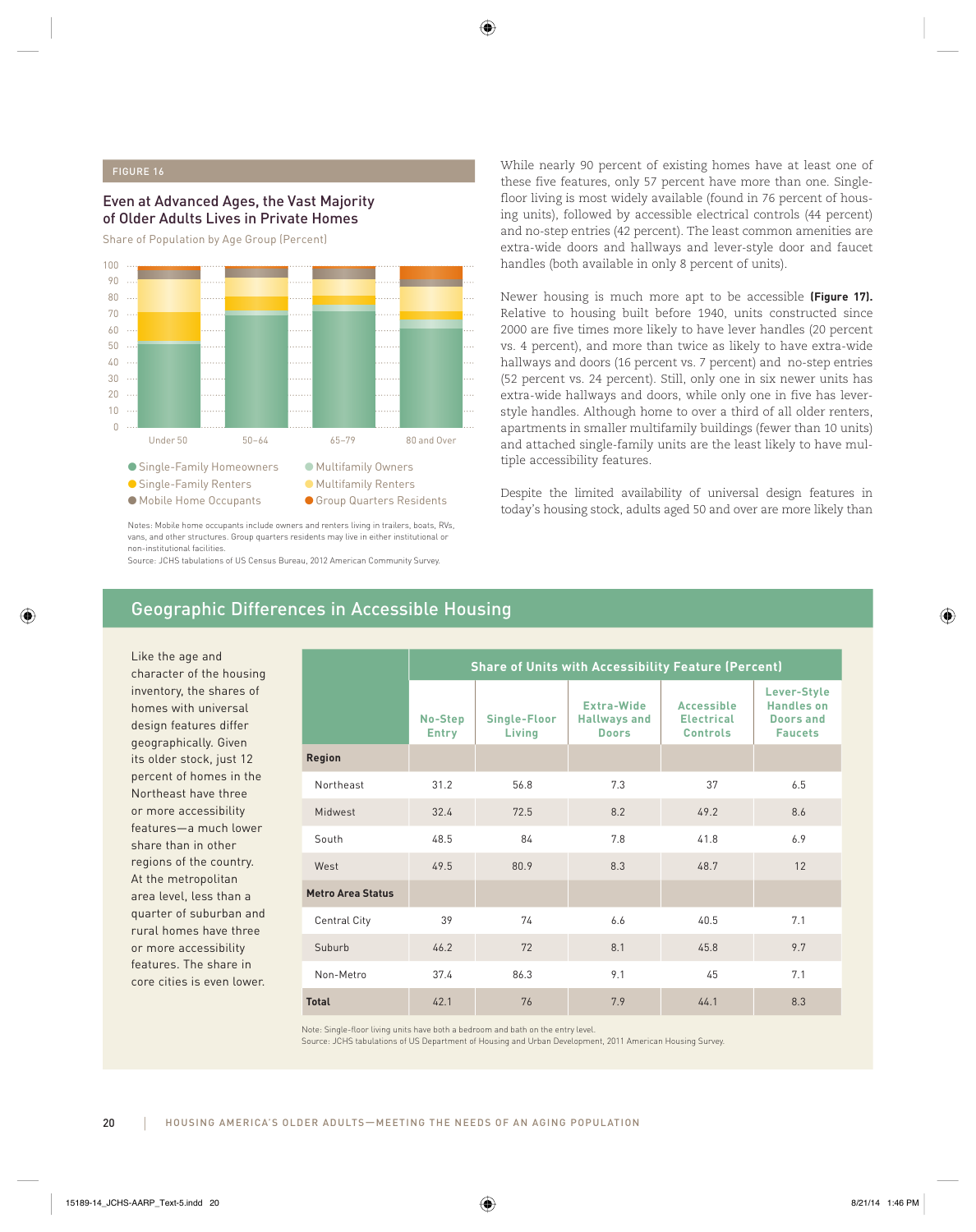younger adults to live in homes with at least one accessibility feature. Even so, disability rates increase much faster with age than the shares of people living in accessible units. As a result, people aged 80 and over are twice as likely to have a disability as they are to live in homes with at least three accessibility features **(Figure 18).**

Perhaps even more pressing, the homes of those reporting disabilities do not necessarily include more accessibility features. For example, among households that are headed by someone at least 50 years old and include a person with serious difficulty walking or climbing stairs, only 46 percent have homes with nostep entryways.

#### **MOVING TO ACCESSIBLE HOUSING**

Older households that move are more apt to choose homes with several universal design features **(Figure 19).** Indeed, the share relocating to more accessible housing rises from roughly a quarter of movers in their 50s to more than a third of movers in their 70s, and then to more than half of movers in their 80s. Meanwhile, older households with disabilities living in housing with all five universal design features are more likely to have moved into those units within the previous five years. With these transitions, the share of movers living in accessible housing far exceeds that of non-movers—particularly in the oldest age groups.

Households that move to more accessible units are able to secure amenities that are difficult to add through home modifications. For instance, more than 90 percent of movers in their 80s relocate to homes with single-floor living. Movers in this age group are also much more likely to live in units with no-step entries than nonmovers (63 percent vs. 49 percent), and in homes with extra-wide doors and hallways (35 percent vs. 13 percent). Many of these moves are into rentals in larger multifamily buildings, which are most likely to have all five of these accessibility amenities.

# **HOME MODIFICATIONS**

Most older households—and particularly owners—prefer to remain in their own homes (Keenan 2010a). Given the characteristics of the existing housing stock, however, many of these older adults will have to make modifications to their homes to accommodate the physical limitations that arise with age.

While some accessibility improvements can be made relatively easily, others can be complex and costly. A 2010 MetLife Mature Market Institute report estimates that home modifications range in price from well under \$1,000 for installation of grab bars and grips in bathrooms, hand rails on both sides of steps, and lever-style handles on doors and faucets, to \$800–1,200 for each door widened, \$1,600–3,200 for wheelchair ramps, and \$3,000–12,000 for stair lifts. Major remodeling projects such as bathroom or kitchen renovations, additions to create first-floor bedrooms or bathrooms, and elevators to enter the house or to access upper floors can cost even more.

About 10.3 million households aged 50 and over report having someone at home with serious difficulty walking or climb-

# FIGURE 17

# Newly Built Units Are Most Likely to Have Accessibility Features



Share of Units with Accessibility Feature (Percent)

**Year Built**

● Pre-1940 ● 1940–59 ● 1960–79 ● 1980–99 ● 2000 and Later

Notes: Single-floor living units have both a bedroom and bath on the entry level.

Source: JCHS tabulations of US Department of Housing and Urban Development, 2011 American Housing Survey.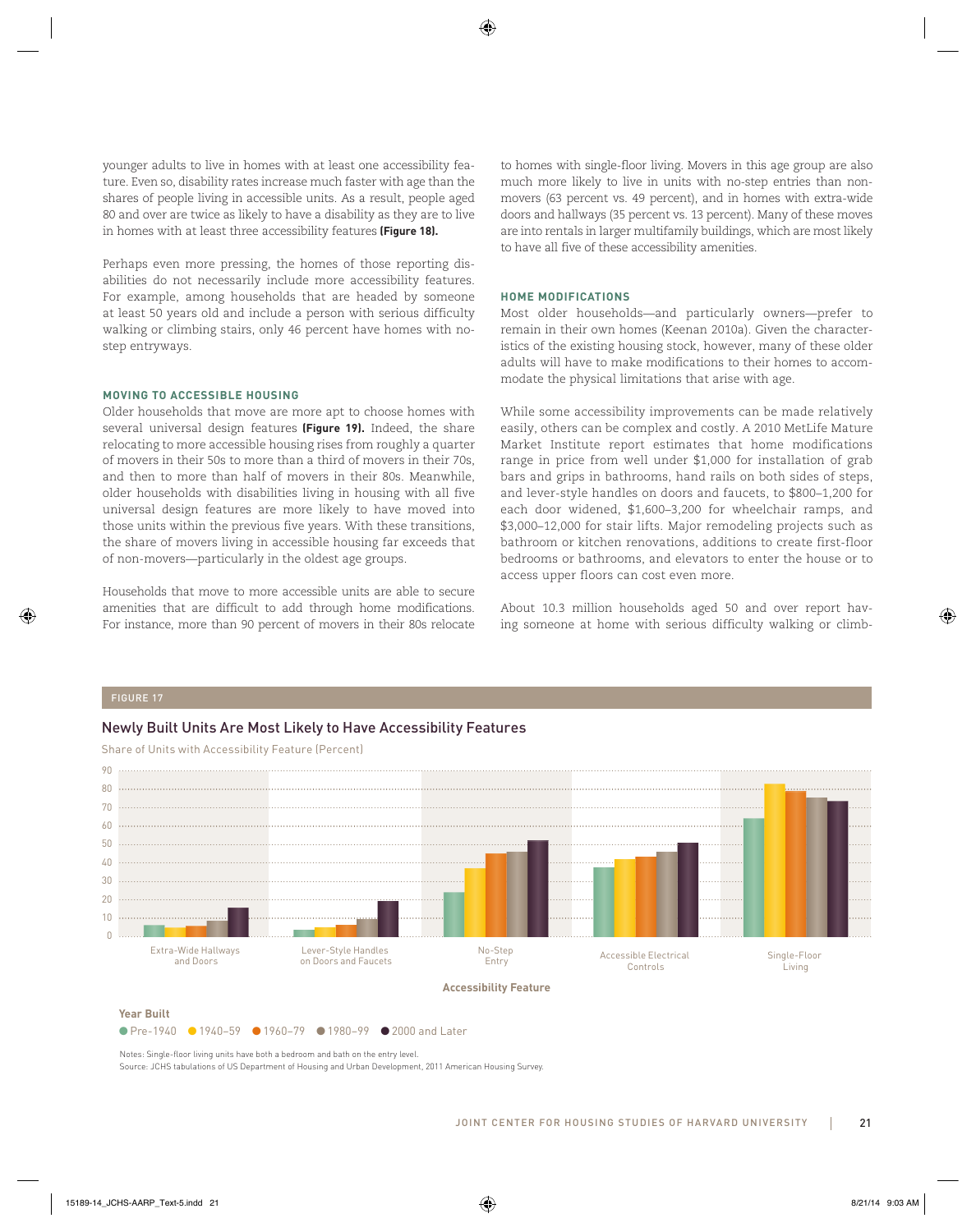# FIGURE 18

# By Age 80, Adults Are Far More Likely to Have Disabilities than to Live in Accessible Homes

Shares of Housing Units and Population with Disabilities by Age Group (Percent)



● Housing Units With 3 or More Accessibility Features

● Population With Disabilities

Notes: Accessibility features specifically include no-step entry, single-floor living, extra-wide hallways and doors, accessible electrical controls and switches, and lever-style handles on doors and faucets. Disabilities include hearing, vision, cognitive, mobility, self-care, and independent living difficulties. Data include only occupied housing units. Source: JCHS tabulations of US Department of Housing and Urban Development, 2011 American Housing Survey, and US Census Bureau, 2012 American Community Survey.

# Older Adults Who Move Are More Likely to Live in Accessible Units

Share of Households in Units With 3 or More Accessibility Features, by Age Group (Percent)



Notes: Recent moves are within the previous 24 months. Accessible units have three or more of the following features: no-step entry, single-floor living, extra-wide hallways and doors, accessible electrical controls and switches, and lever-style handles on doors and faucets. Data include only occupied housing units.

Source: JCHS tabulations of US Department of Housing and Urban Development, 2011 American Housing Survey.

ing stairs. At the same time, 5.5 million of these households also report having to climb stairs to enter or exit their homes. Assuming the average outlay for a ramp falls at the midpoint of the range described above (\$2,400), the cost of improving the accessibility of these 5.5 million homes would total \$13.2 billion an amount that not only speaks to the extent of need, but also to the potential market opportunity that accessibility modifications hold for the remodeling industry.

New technology is also enabling older adults to remain safely in their homes. Sensors are available to provide alerts in the case of falls, tools and robotics provide support for those with difficulty performing ADLs, and automated systems monitor activities in the home. Medical consultations via video-conferencing also help to support those living independently. For instance, the Health Buddy program at the Michael F. Blakely VA Medical Center in Houston uses technology to manage patients' care in their homes, helping to reduce hospitalizations.

But much of this technology is still in the development stage, and it can be prohibitively expensive. In addition, not all older adults have the computer skills or high-speed internet connections that some of these tools depend upon (Baker and Seegert 2013). Moreover, technology involving virtual socialization is unlikely to replace the need for, and value of, in-person contact and may

# The High Cost of Falls

Falls are the number one cause of injury and injuryrelated deaths among adults aged 65 and over. The Centers for Disease Control and Prevention (2013) estimated that the real cost of falls to the US healthcare system in 2010 was \$30 billion. In that year, 2.3 million older adults were treated for nonfatal fall injuries in emergency departments, with roughly 29 percent resulting in hospitalization. Injuries from falls often reduce mobility and independence, and the decrease in physical activity post-injury raises the likelihood of other falls. This undermines confidence and physical activity, creating a vicious cycle.

But several simple, low-cost measures can go a long way toward preventing these accidents: removing tripping hazards such as slippery area rugs, installing grab bars in bathrooms and railings on both sides of stairs, and improving the lighting around the home and on outdoor walkways. The CDC also recommends a number of health and wellness practices to prevent falls, including having regular eye exams, evaluating medications for sideeffects, and promoting exercise for balance.